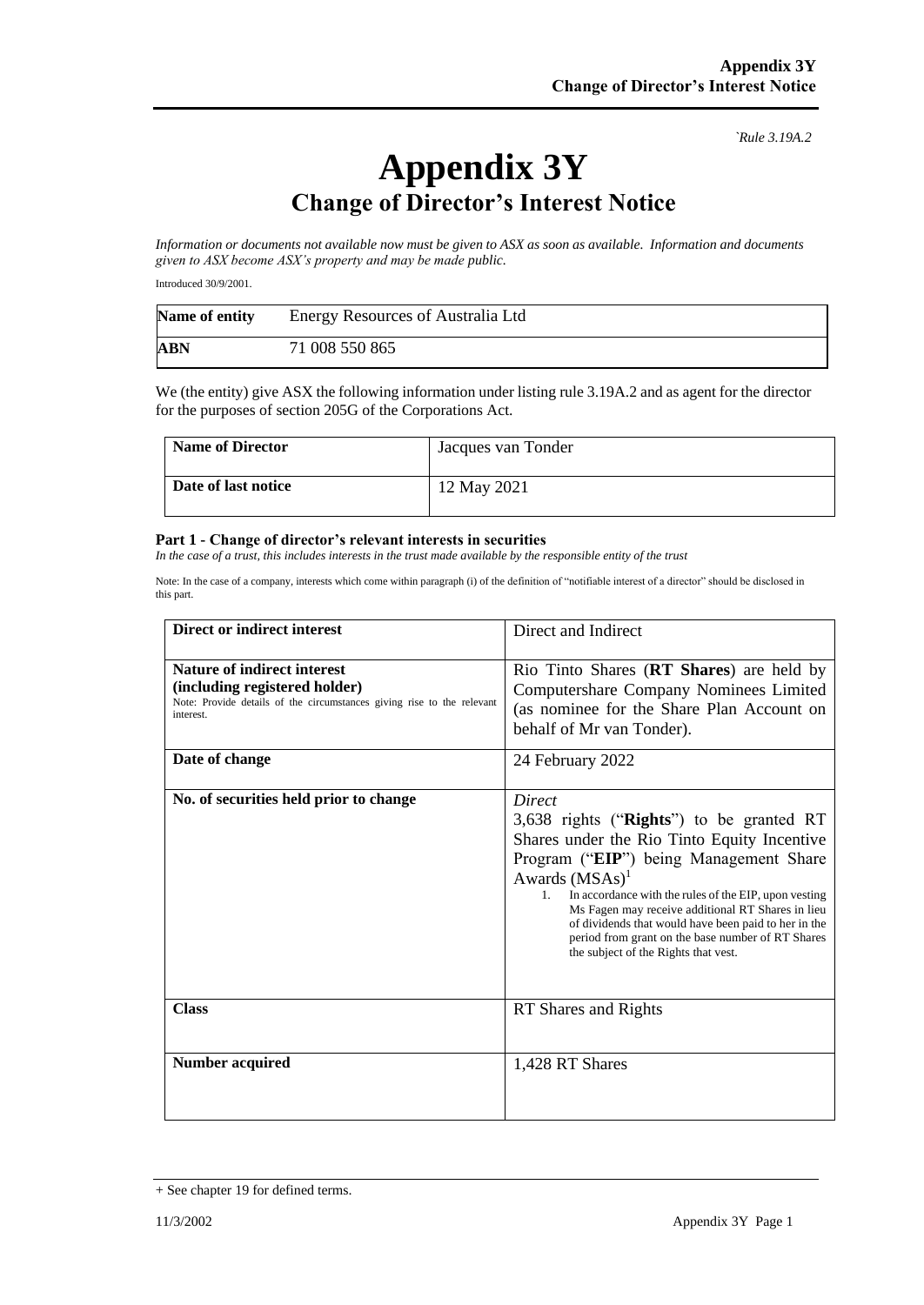| <b>Number disposed</b>                                                                                                                                                         | 1,211 MSAs                                                                                                                                                                                                                                                                                                                                                                                                                                     |
|--------------------------------------------------------------------------------------------------------------------------------------------------------------------------------|------------------------------------------------------------------------------------------------------------------------------------------------------------------------------------------------------------------------------------------------------------------------------------------------------------------------------------------------------------------------------------------------------------------------------------------------|
|                                                                                                                                                                                | 1,428 RT Shares                                                                                                                                                                                                                                                                                                                                                                                                                                |
| <b>Value/Consideration</b><br>Note: If consideration is non-cash, provide details and estimated valuation                                                                      | Nil cash consideration for RT Shares issued<br>on vesting of MSAs. Value of \$119.87 per RT<br>Share.<br>\$116.83 per RT Share for RT Shares sold                                                                                                                                                                                                                                                                                              |
| No. of securities held after change                                                                                                                                            | Direct<br>2,427 rights (" $Right's$ ") to be granted RT<br>Shares under the Rio Tinto Equity Incentive<br>Program ("EIP") being Management Share<br>Awards $(MSAs)^1$<br>In accordance with the rules of the EIP, upon vesting<br>1.<br>Ms Fagen may receive additional RT Shares in lieu<br>of dividends that would have been paid to her in the<br>period from grant on the base number of RT Shares<br>the subject of the Rights that vest. |
| <b>Nature of change</b><br>Example: on-market trade, off-market trade, exercise of options, issue of<br>securities under dividend reinvestment plan, participation in buy-back | Acquisition of RT Shares on vesting of 1,211<br>MSAs plus 217 additional RT Shares in lieu<br>of dividends. Sale of 1,428 RT Shares (701)<br>sold to cover income withholding on MSAs)                                                                                                                                                                                                                                                         |

## **Part 2 – Change of director's interests in contracts**

Note: In the case of a company, interests which come within paragraph (ii) of the definition of "notifiable interest of a director" should be disclosed in this part.

| <b>Detail of contract</b>                                                                                                                                                   | N/A |
|-----------------------------------------------------------------------------------------------------------------------------------------------------------------------------|-----|
| <b>Nature of interest</b>                                                                                                                                                   | N/A |
| Name of registered holder<br>(if issued securities)                                                                                                                         | N/A |
| Date of change                                                                                                                                                              | N/A |
| No. and class of securities to which<br>interest related prior to change<br>Note: Details are only required for a contract in relation<br>to which the interest has changed | N/A |
| <b>Interest acquired</b>                                                                                                                                                    | N/A |
| <b>Interest disposed</b>                                                                                                                                                    | N/A |

<sup>+</sup> See chapter 19 for defined terms.